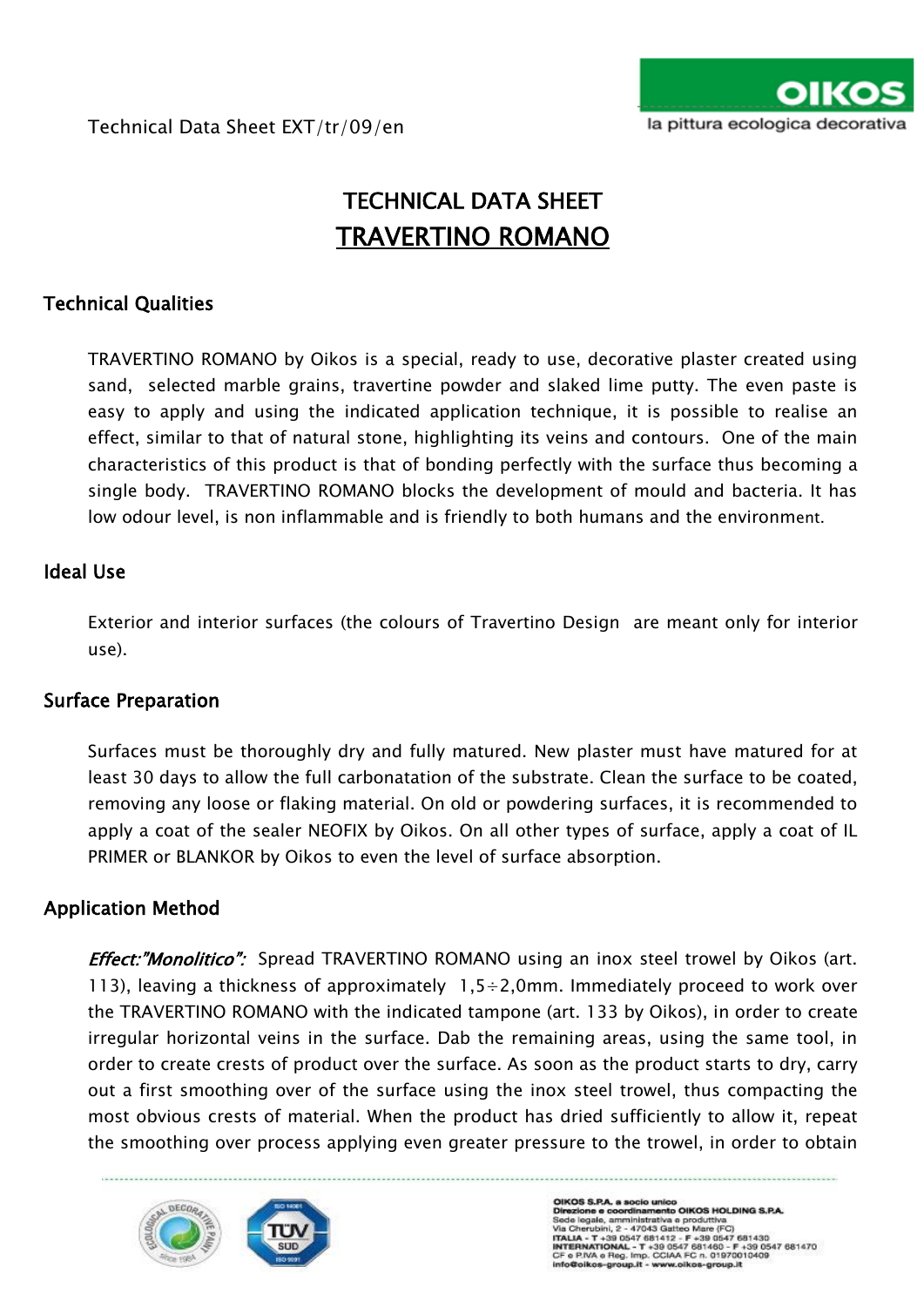a smooth surface that has veins running across it that imitate the effect of travertino.

**Effect "Spaccato":** Apply TRAVERTINO ROMANO in the same way as for the Monolithic effect but creating diagonal veins running though the surface. Once dry, using a brush, apply a

single coat coat of OTTOCENTO diluted 10-20% with drinkable water over the entire surface, following the direction of the veins. When dry, it is possible to apply a second shade of OTTOCENTO undiluted, only in the veins, fading it and removing any material in excess with a clean sponge. In this phase, if necessary, it is possible to spray some water using a sprayer to facilitate application. Other shades of OTTOCENTO can also be used, applying the product undiluted with a synthetic sponge so as to increase the intensity of the colour in the finish.

**Effect "Metropolitano":** Apply TRAVERTINO ROMANO in the same way as for the previous effect creating diagonal veins across the surface. Once dry, apply OTTOCENTO undiluted using a synthetic sponge applying the product only on the flat, smooth areas and not in the veins.

**Effect "Pietra Antica":** After having realized the previously described finishes, it is possible to recreate the joints between the various stones. Cut the surface of the TRAVERTINO ROMANO using the corner of a Small spatula by Oikos art. 111 (or a screwdriver) thus obtaining blocks of the desired dimension. To cut a straight line, use a plank as a guide. Leave for at least 24 hours to dry before proceeding with the finish.

**Effect: "Granato"** Screed the wall with TRAVERTINO ROMANO without leaving too many imperfections. When dry, screed again evenly. Whilst the product is still moist scratch the surface with the corners on the back side of the trowel, then proceed to smooth the surface using the flat side of the trowel. Before the product is fully dry, repeat both the scratching and smoothing of the surface.

**Effect: "Levigato"** Screed the wall with TRAVERTINO ROMANO without leaving too many imperfections. Once dry, make one more fine screeding. As soon as the product starts to dry repeatedly smooth the surface with the flat side of the spatula.

*Effect: "Cassero"* Screed the surface with TRAVERTINO ROMANO. without leaving too many imperfections. When the product has dried, using masking tape, mark out a band approximately 10-13 cm wide. Using a trowel, apply TRAVERTINO ROMANO along the entire band, then immediately proceed to work over the surface using the tool Attrezzo Legnato

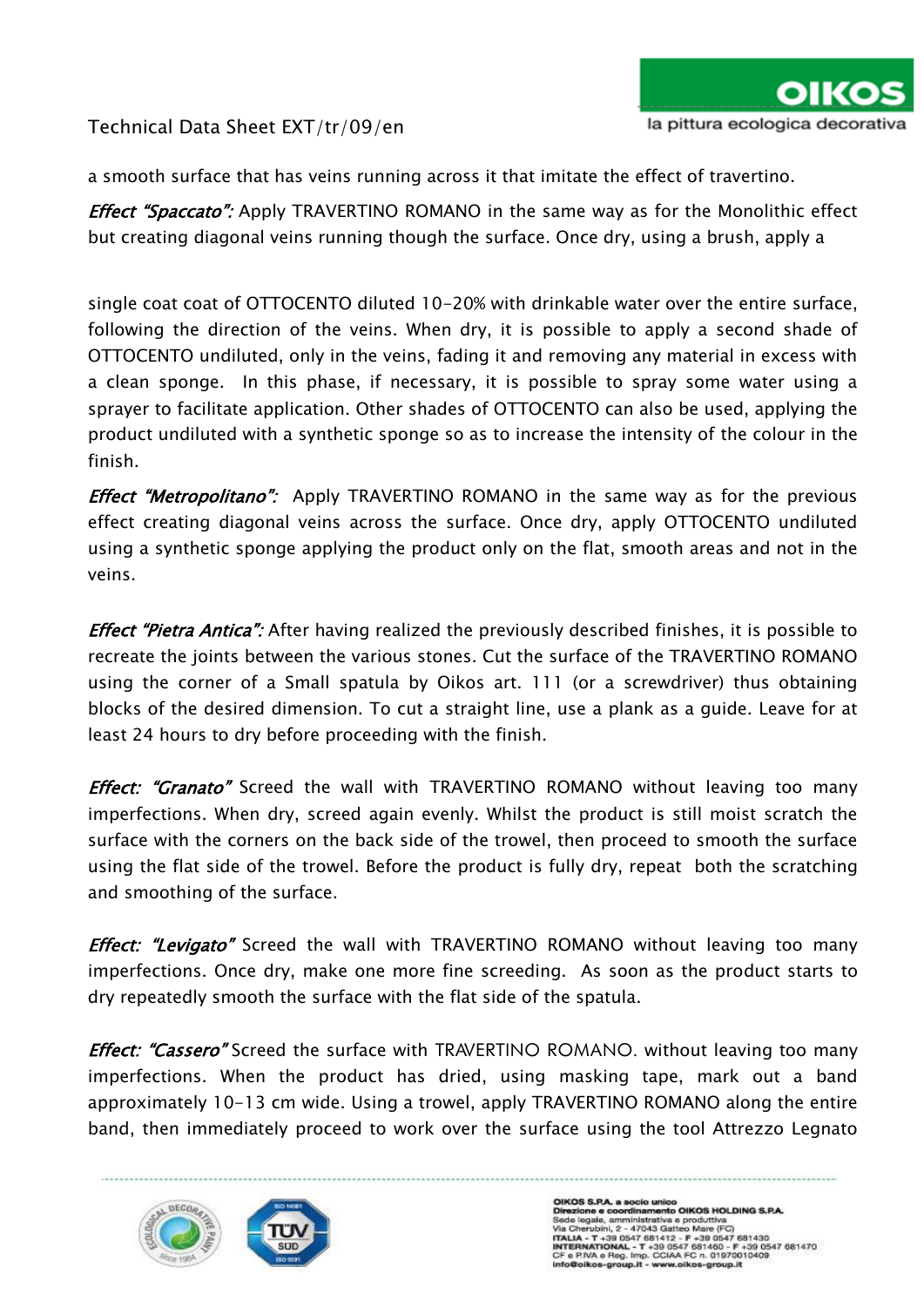(art. 109) in order to create wood-like veins. As soon as the product starts to dry, smooth the surface using the flat side of the trowel. When completely dry, remove the tape and proceed to work on the next band. The application can also be made simultaneously on alternate bands.

In order to get a more compact effect we suggest to make TRAVERTINO ROMANO denser by using O-Addensante (1 50 ml bottle of O-Addensante for 20 kg of product).

## Finish

### - TRAVERTINO ROMANO Natural/White with Travertino Romano Finitura

To protect and keep the natural look of TRAVERTINO ROMANO Natural White , apply by brush, a coat of uncoloured, ready to use TRAVERTINO ROMANO FINITURA.

#### - TRAVERTINO ROMANO Natural/White with TONER (Tivoli, Biancospino and so on):

Apply by brush a coat of uncoloured, ready to use TRAVERTINO ROMANO FINITURA paying attention to spread the product only on the smooth areas of the surface and not inside the veins that have been created.

Wait until the first coat of finish is dry and then proceed to apply a second coat, applying by brush TRAVERTINO ROMANO FINITURA in the chosen colour, diluted 50% with water. Eliminate any excess product using a sponge until a light-dark effect is achieved on the surface caused by the differing absorption levels between the smooth areas and the veins in the surface.

To obtain the chosen shade from the colour chart, mix 100 ml of TONER with 1lt of TRAVERTINO ROMANO FINITURA and shake thoroughly.

Attention: these finishes can be used only for the colour NATURAL WHITE, they cannot be used for the DESIGN shades (Black, Red, Beige, Grey, Yellow ) which are suitable only for interiors.

#### Only for use in interiors:

## - TRAVERTINO ROMANO with Ottocento

In order to have pearly veins it is possible to apply one or more shades of OTTOCENTO onto TRAVERTINO ROMANO following the instructions given in the section Application Method. The application is made by brush fading the product with a sponge.

## - TRAVERTINO ROMANO DESIGN (Black, Red, Beige, Grey, Yellow, only for interiors)

The finish with OTTOCENTO can be made for the DESIGN shades. TRAVERTINO ROMANO FINITURA SHOULD NOT be used.

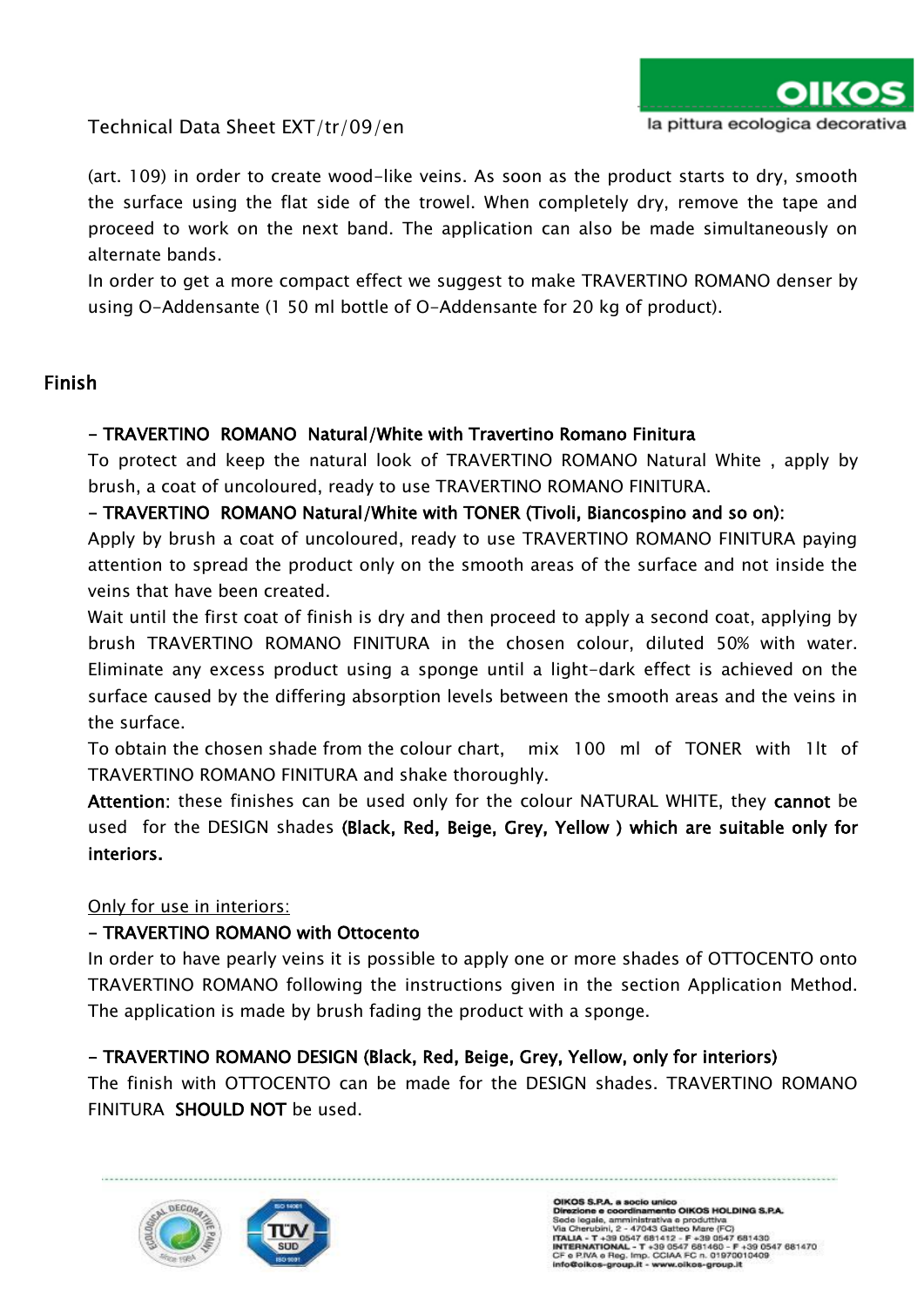

## Technical Characteristics: Application

| Dilution:                 | Ready to use                                                           |
|---------------------------|------------------------------------------------------------------------|
| Yield:                    | 2 Kg/m <sup>2</sup> approx.                                            |
| <b>Application tools:</b> | Inox steel trowel art. 111-113, Tampone Millerighe art. 133, Attrezzo  |
|                           | Legnato art. 109                                                       |
| Fixative:                 | IL PRIMER, BLANKOR                                                     |
| <b>Protective:</b>        | TRAVERTINO ROMANO FINITURA only for Natural White                      |
| Application               |                                                                        |
| temperature:              | +10°C $\div$ +36°C (with relative humidity not exceeding 80%)          |
| Drying time until         |                                                                        |
| touch dry:                | 2–4 hours (temperature = $20^{\circ}$ C with relative humidity at 75%) |
| Drying time until         |                                                                        |
| Washable:                 | 30 days (temperature $= 20^{\circ}$ C with relative humidity at 75%)   |
| Total drying time:        | $20 \div 25$ days (temperature = 20°C with relative humidity at 75%)   |
| Time until possible       |                                                                        |
| to paint over:            | 24 h (temperature $= 20^{\circ}$ C with relative humidity at 75%)      |
| Tools cleaning:           | water                                                                  |
| Warning:                  | In the event that the product appears to be very liquid, a thickening  |
|                           | additive is available that can be added at the moment of using the     |
|                           | product mixing it with a mixing drill                                  |

# Technical Characteristics: Product

| Composition:                                                                                     | Sand, selected marble grains, slaked lime putty                                                |  |
|--------------------------------------------------------------------------------------------------|------------------------------------------------------------------------------------------------|--|
| Specific weight:                                                                                 | 1.65 $kg/l +/- 3%$ (white)                                                                     |  |
| Granulometry:                                                                                    | $MAX = 0.8$ mm                                                                                 |  |
| pH:                                                                                              | $12.5 \div 13.5$                                                                               |  |
| <b>Viscosity:</b>                                                                                | paste                                                                                          |  |
| <b>Storage temperature:</b> $+2^{\circ}\text{C} \div +36^{\circ}\text{C}$ . (Keep from freezing) |                                                                                                |  |
|                                                                                                  | <b>Water absorption:</b> Class W1 (HIGH permeability) $w = 0.639$ kg/(m2h0.5) (EN 1062-3:2001) |  |
| Permeability to water                                                                            |                                                                                                |  |
| vapour :                                                                                         | ClassV1 (HIGH permeability) $Sd = 0.024$ m (EN ISO 7783-2:2001)                                |  |
| <b>Measurement of bond</b>                                                                       |                                                                                                |  |
| strength by pull-off: fh = 0.5 MPA (min. fh > 0.3 MPA) (EN 1542:2000)                            |                                                                                                |  |
| Durability:                                                                                      | fh = 0,9 MPA (min. fh > 0,3 MPA) (EN 13687-3:2003)                                             |  |
| <b>Thermal Conductivity::</b> $\lambda$ 10,dry= 1,28 W/mK (P=90%) (EN 1745:2005)                 |                                                                                                |  |

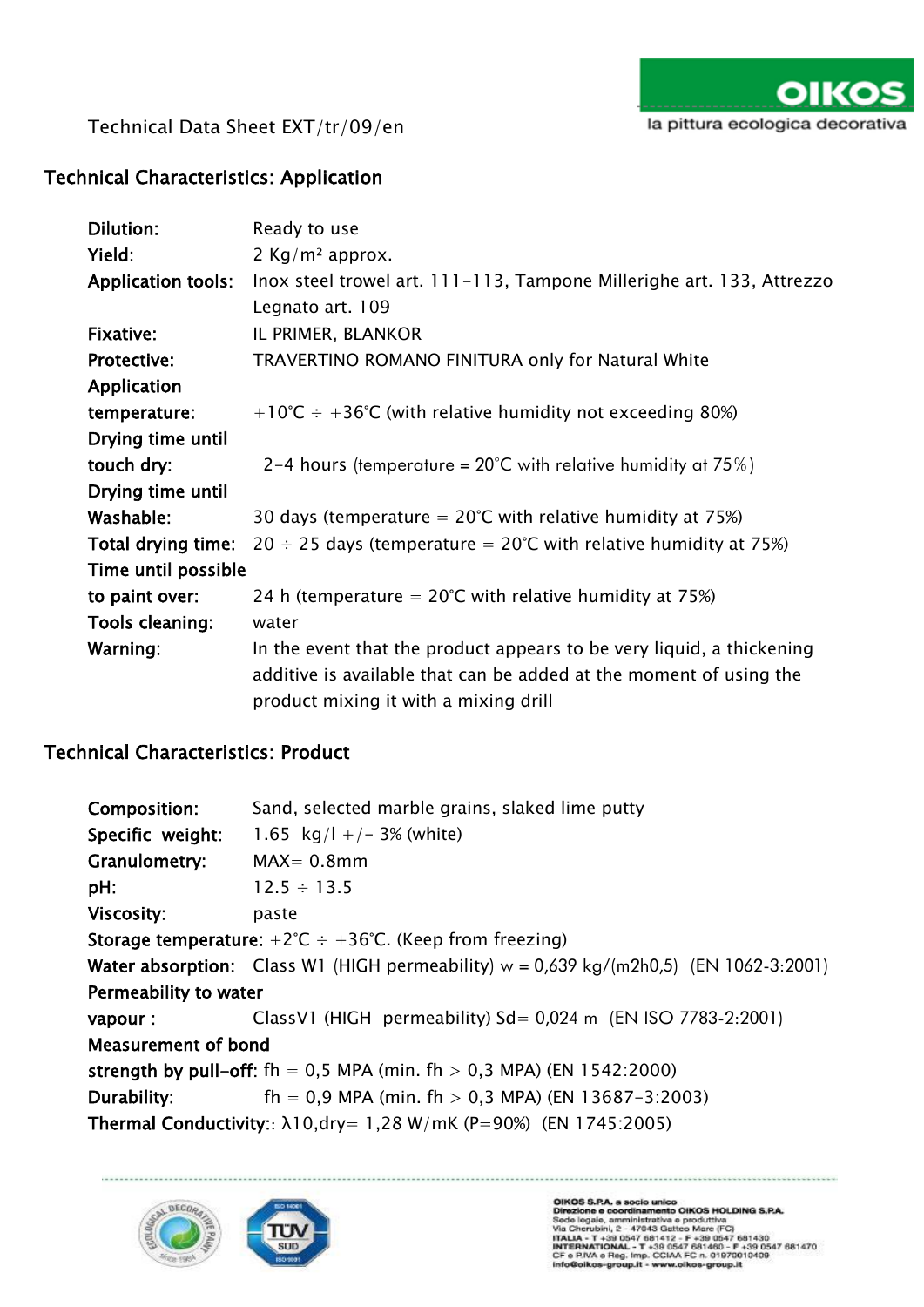

| Reaction to fire:         | EUROCLASS A2-s1,d0 (EN 13501-1:2019)                                                                                                                                                                                                                                                                           |
|---------------------------|----------------------------------------------------------------------------------------------------------------------------------------------------------------------------------------------------------------------------------------------------------------------------------------------------------------|
| <b>CE Labelling:</b>      | Conforms (EN 15824:2009)                                                                                                                                                                                                                                                                                       |
| <b>Emission limits of</b> |                                                                                                                                                                                                                                                                                                                |
| <b>Volatile Organic</b>   |                                                                                                                                                                                                                                                                                                                |
| <b>Compounds</b>          |                                                                                                                                                                                                                                                                                                                |
| (VOC) according           | Classification: A/I; VOC: 08g/I (max);                                                                                                                                                                                                                                                                         |
| to directive              | Limit Phase I (from 1.1.2007), 75 g/l                                                                                                                                                                                                                                                                          |
| 2004/42/CE:               | Limit Phase II (from 1.1.2010): 40 q/l                                                                                                                                                                                                                                                                         |
| <b>Colours:</b>           | white $+$ shades from the colour chart                                                                                                                                                                                                                                                                         |
| Packaging:                | $Kq 5 - 20$                                                                                                                                                                                                                                                                                                    |
| Warning:                  | - avoid prolonged contact with the skin: if necessary, wash thoroughly<br>with soap and water. If the irritation persists, consult a doctor.<br>- Avoid contact with the eyes, in case of accidental contact, wash<br>thoroughly with a sugar-water solution. If the irritation persists, consult<br>a doctor. |

#### Safety information

The product is free of heavy metals such as lead or chrome. It does not contain toxic solvents, aromatics or chlorides. There is no risk of any dangerous polymerisation. The product is classified as hazardous pursuant to the provisions set forth in the Regulations (CE) 1272/2008 (CLP) and subsequent amendments and supplements. For further information see the product Safety Data Sheet. Normal cautionary measures for the handling of water based paints are advised. No special arrangements are required for the storage, movement and transportation of the product; the containers, residue, eventual spilt material should be cleaned up using absorbent inert material such as sand, soil etc. etc. and then disposed of in accordance with the regional and national regulations in force at that time. Transportation must be carried out in accordance with international agreements

## Specifications

Surfaces must be thoroughly dry and fully matured. New plaster must have matured for at least 30 days to allow the full carbonatation of the substrate. Clean the surface to be coated, removing any loose or flaking material. On old or powdering surfaces, it is recommended to apply a coat of the sealer NEOFIX by Oikos. On all other types of surface, apply a coat of IL PRIMER by Oikos or of BLANKOR by OIKOS. Apply a lime based decorative product such as TRAVERTINO ROMANO to realize the decorative effect …............ All must be carried out in